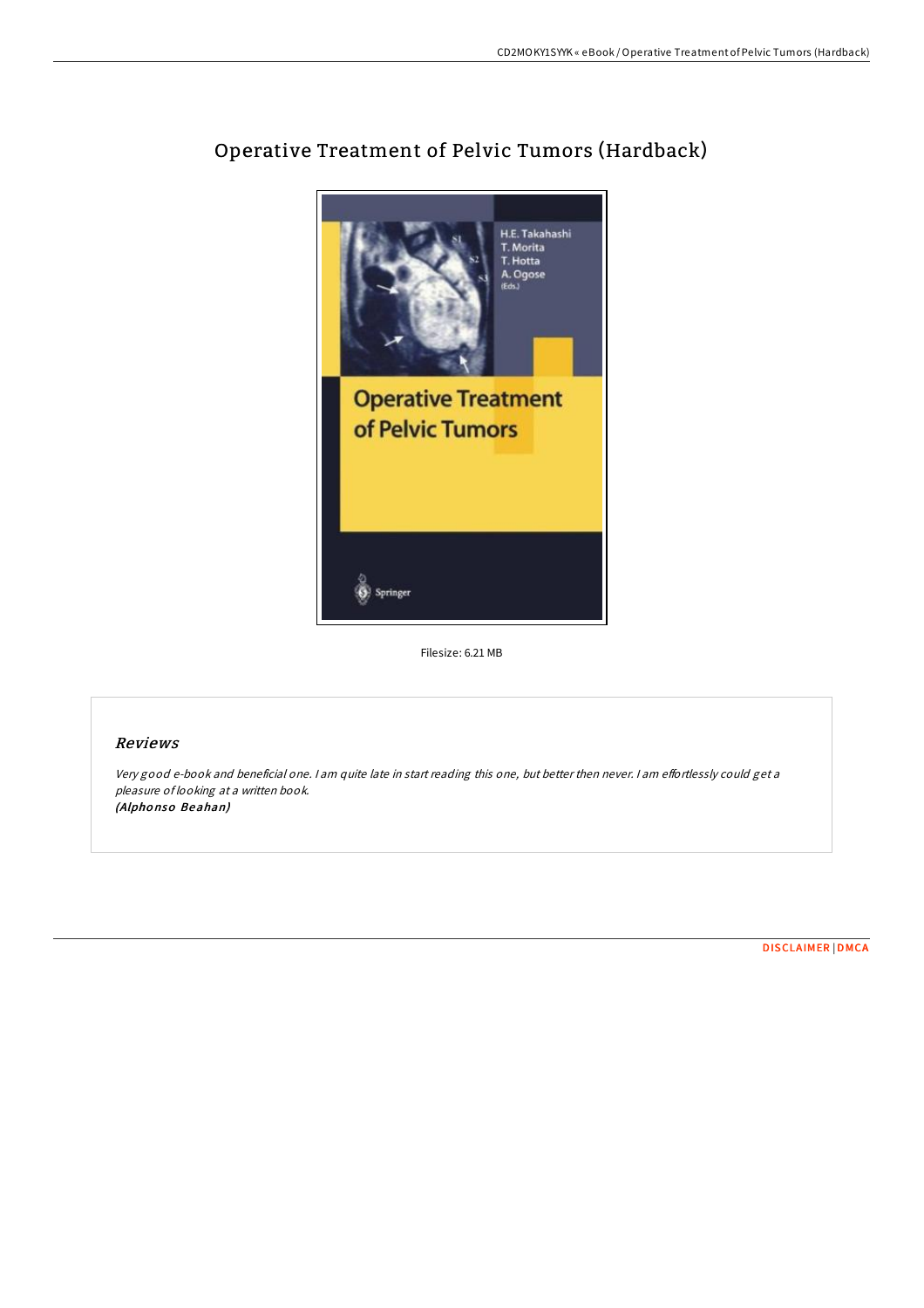## OPERATIVE TREATMENT OF PELVIC TUMORS (HARDBACK)



Springer Verlag, Japan, Japan, 2002. Hardback. Condition: New. 2003 ed.. Language: English . Brand New Book \*\*\*\*\* Print on Demand \*\*\*\*\*. This book presents our experience in the operative treatment of bone and soft-tissue tumors arising in and around the pelvis, from 1970 to 1999 in the Department of Orthopedic Surgery at the Niigata University Medical Hospital. Histological diagnoses included both benign and malignant tumors. Surgical plan- ning was diEicult to perform in our early experience in operative treatment, when only angiography and barium enemas were in use. In the meantime, computed tomog- raphy scanning and magnetic resonance imaging became available. Subsequent improvement in the quality of these images made three-dimensional surgical plan- ning for pelvic tumor removal much easier. Such progress in diagnostic methodolo- gies, together with advancements in microsurgical techniques, methods of irradiation, and various adjuvant chemotherapies has led to significant improvements in the treat- ment of pelvic tumors. Furthermore, these advancements were enhanced by the avail- ability of various conventional and custom-made endoprostheses, plates and screws, spinal instruments, and external fixators made of 3161 stainless steel, titanium, high- density polyethylene, and ceramics. Because sacral tumors are so silent and symptomless, they may grow to a large size and be difficult to excise. Removal of sacral tumors might make subjective symptoms worse because the sacrum contains the cauda equina. Excision of a tumor that involves the ilium and sacroiliac joint may interrupt the structural stability of the pelvic ring. A tumor affecting the hip joint may require reconstruction to re-establish the func- of the hip and to provide stability for gait after operative treatment.

 $\mathbb{R}$ Read Operative [Treatment](http://almighty24.tech/operative-treatment-of-pelvic-tumors-hardback.html) of Pelvic Tumors (Hardback) Online B Do wnload PDF Operative [Treatment](http://almighty24.tech/operative-treatment-of-pelvic-tumors-hardback.html) of Pelvic Tumors (Hardback)